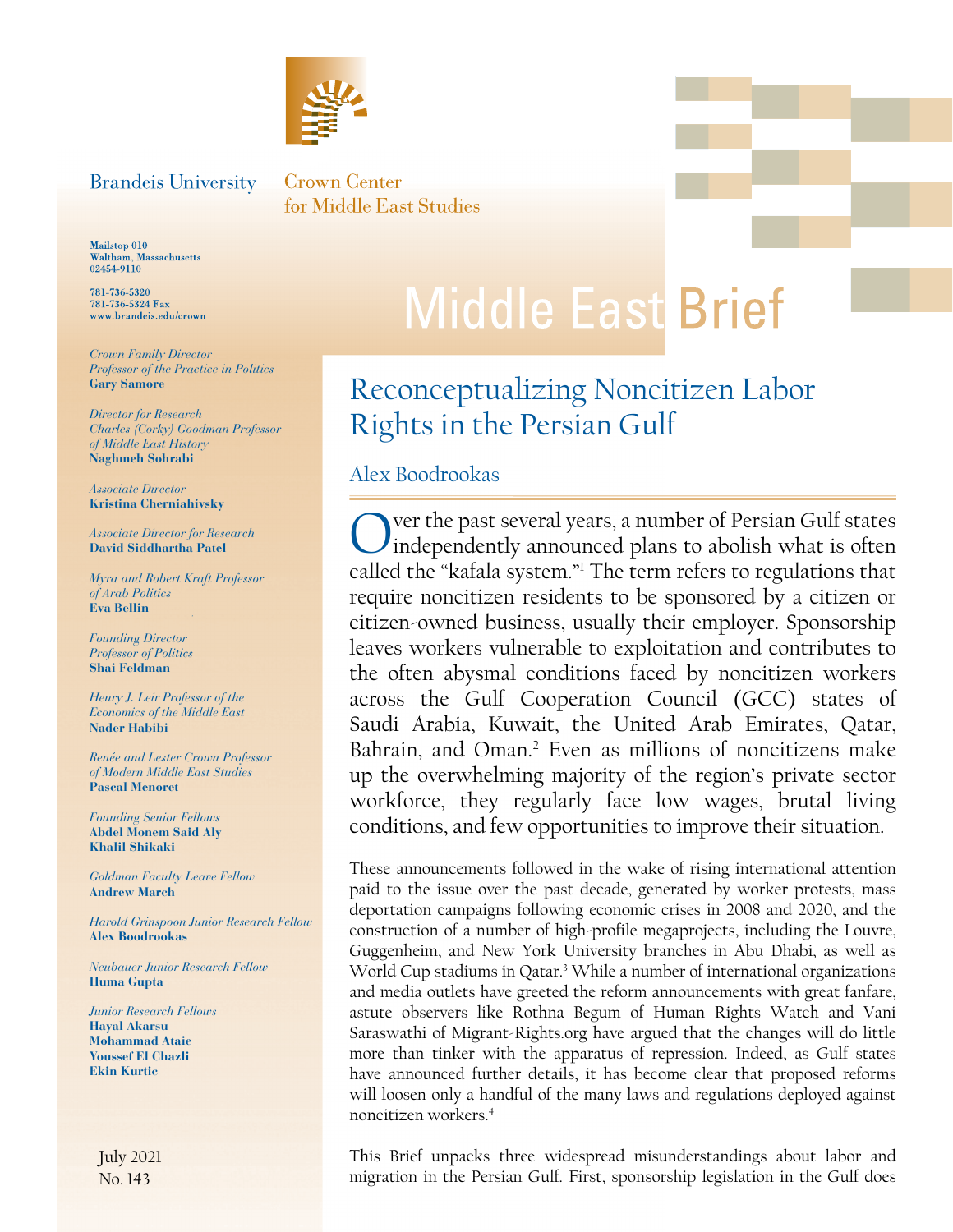<span id="page-1-0"></span>not reflect long-standing regional culture or tradition. Rather, it dates from the imperial period, spread across the region in the 1950s, and reflects the shared economic interests of Gulf elites and multinational corporations. Second, dismantling sponsorship will not bring an end to systemic exploitation of noncitizen workers because what is called "kafala" is not in fact a single system; it is a diffuse set of coercive mechanisms and practices imposed by different actors at different times. Finally, though it is often claimed that Gulf citizens benefit from and hence support the continuation of sponsorship, there is a long history in the Gulf of citizen workers allying with noncitizen workers to improve labor conditions and rights for all. The divide over sponsorship is better understood as one of class interests and racial hierarchy, not citizens versus noncitizens.

Although these common misunderstandings have been challenged by a number of activists and scholars, they have proven remarkably durable in media and policy circles. They also obscure potential paths to reform. An accurate historical accounting buttresses the arguments of the skeptics and indicates that systemic change will require not just sponsorship reform, but the disassembly of an entrenched apparatus built up over the past century. But it also suggests that a broad coalition of citizens and noncitizens across the Gulf have a shared interest in reconfiguring the region's labor regime. If past events are any guide, there is still hope for substantive reform.

### **The Imperial Origins of Sponsorship in the Gulf**

Press accounts, human rights reports, and academic scholarship regularly frame sponsorship as an embodiment of Gulf culture, whether the residue of indenture and enslavement, religious prescriptions regarding adoption and protection, or Bedouin traditions of hospitality. But to describe sponsorship as a reflection of primordial culture is fundamentally ahistorical: By definition, sponsorship could only have been institutionalized after the imposition of a regime of borders and passports and thus only emerged during the twentieth century. Sponsorship is a legal apparatus, not a cultural proclivity. Its origins can be traced back to the British imperial era and its regional institutionalization to the 1950s and 1960s.

In his work on Bahrain, Omar AlShehabi dates the origins of sponsorship to the late 1920s, when British officials allowed pearl boat captains to bring their crews to Bahrain on the condition that they take "responsibility" for arranging their departure at the end of the pearling season.<sup>5</sup> In the subsequent decades, the British sought to control both labor activism and prices by institutionalizing a system that required employers to apply for a "No Objection Certificate" (NOC) before hiring workers abroad, and to pay a deposit to preemptively cover the cost of those workers' eventual repatriation.<sup>6</sup> NOCs were a long-standing if informal mechanism designed to ensure that imperial functionaries were in agreement before taking an administrative measure or approving a request; originally, they could address anything from travel permissions to gun sales.

In effect, NOCs represented a suspension of the travel restrictions imposed by imperial authorities during World War I, when governments around the world imposed an unprecedented level of control over migration.[7](#page-5-0) By midcentury, however, No Objection Certificates had become fixtures of nascent deportation regimes springing up across the Gulf. They also proved remarkably durable: In Qatar, for instance, they were only eliminated in 2020.<sup>[8](#page-5-0)</sup>

Alex Boodrookas is the Harold Grinspoon Junior Research Fellow at the Crown Center.

*The opinions and findings expressed in this Brief belong to the author exclusively and do not reflect those of the Crown Center or Brandeis University.*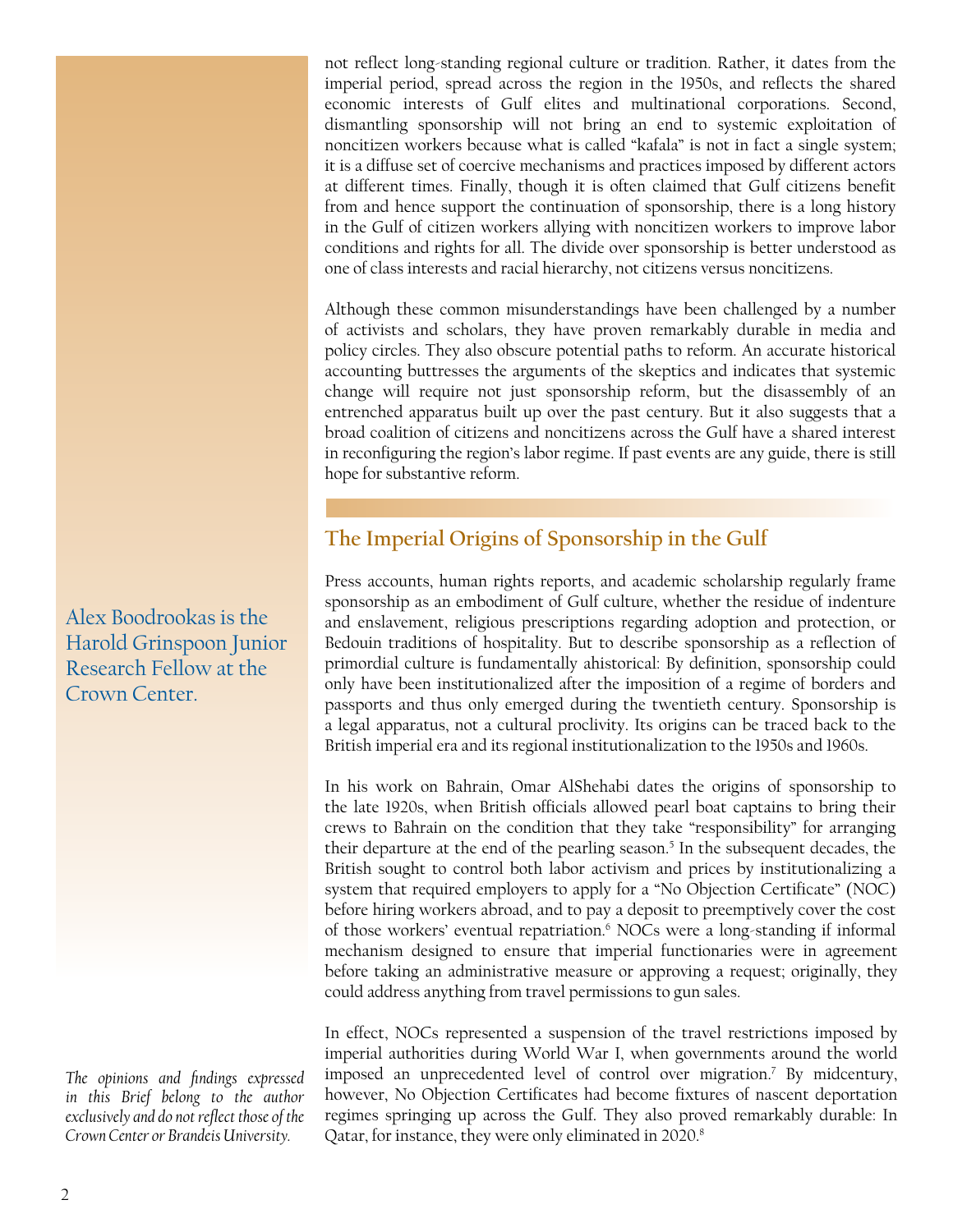<span id="page-2-0"></span>As they tightened their grip on Bahrain, the British slowly imposed more onerous sponsorship regulations that served as additional restraints on the rights of noncitizen workers. It was a British official, for example, who in the 1940s first ordered workers to obtain permission from their employer before changing jobs. But imperial authorities were not the only supporters of sponsorship. The Bahrain Petroleum Company, a subsidiary of Standard Oil of California, lobbied to make it even easier to deport recalcitrant employees in order to crack down on labor organizing, while local employers found that arbitrary deportation was a valuable means of keeping labor cheap and pliable.<sup>9</sup> Sponsorship, in other words, was forged by an alliance of imperial authorities, local regimes, and major employers, including British and U.S. oil multinationals.

The appeal of sponsorship for imperial authorities, local elites, and major employers led to its rapid spread across the region after World War II. Kuwaiti authorities, who enjoyed more independence than their Bahraini counterparts, first adopted a form of sponsorship in 1949 and amended it several times over the ensuing decades. Although imperial officials did not draft the Kuwaiti legislation, British technical experts and diplomats lobbied for the imposition of increasingly harsh restrictions on noncitizens, often using the rhetoric of anti-Communism. Again, oil firms played a key role, helping to connect the nascent Kuwaiti state to the longstanding imperial system of Indian contract labor.<sup>10</sup>

Jumping on the bandwagon, Saudi Arabia codified sponsorship regulations in 1952. Then, in 1955, the British Foreign Office worked with the ruler of Qatar to extend sponsorship restrictions to his territory; one British official described them as "very necessary attempts to avoid a floating, jobless and potentially criminal crust on society here."<sup>11</sup> By the time the last Gulf states obtained their independence in the 1970s, sponsorship had been embedded in legal systems across the region.

Finally, it is important to note that sponsorship legislation was not unique to the Gulf but in fact resembled migrant labor systems being institutionalized throughout the world at the same time. In the United States, postwar Germany, and apartheid South Africa, governments instituted short-term labor migration schemes at the behest of employers who lobbied for more workers to offset alleged "labor shortages."[12](#page-5-0)

In recent years, scholars of the Gulf have sought to counter narratives of "exceptionalism," which frame the region as an aberration, an exception to global norms, or a dystopian embodiment of stagnation or repression[.13](#page-5-0) Much of the discourse around labor migration exemplifies this tendency. Neha Vora and Natalie Koch have persuasively argued that the term "kafala" itself obscures the similarities between the exploitation of noncitizen labor in the Gulf and that seen elsewhere[.14](#page-5-0) They are right: It looks little different from its counterparts in other parts of the world. In short, the Gulf's sponsorship regulations are a legacy of the region's imperial past and of the exploitative migrant labor regimes of the twentieth century.

#### **Sponsorship as a Set of Mechanisms, Not a System**

Effusive praise for recent reforms, often trumpeted as the "abolition of the kafala system," gives the impression that amending sponsorship legislation will radically transform the lives of noncitizen workers. Unfortunately, reform has not proven to be so simple. A succession of reform announcements generated much press attention, but little actual change on the ground.<sup>15</sup>

Why is this the case? Although much of the discourse surrounding labor in the Gulf is fixated on sponsorship, noncitizens face not a unified system, but a "diffuse set of transnational practices that are in the hands of many different actors."<sup>16</sup> In most Arabic-language publications historical debates over labor and migration have long been more nuanced than the all-or-nothing analyses favored by the contemporary international press. Rather than grouping all questions of labor and migration under the umbrella of "the kafala system," articles in Arabic have long distinguished between questions of sponsorship, residency, and labor legislation—distinct issues that intersect to disempower noncitizen workers. Framing sponsorship as the root of the problem can obscure, and even minimize, the array of coercive mechanisms deployed against the region's millions of noncitizen residents. These were imposed at different times and for different reasons, but all contribute to the broader effort to keep noncitizen labor as cheap, flexible, and pliable as possible.

A useful way to understand these mechanisms is to look at their distinct but interrelated histories. Nationality laws, first formulated by local elites and British officials during the imperial era, make it nearly impossible for noncitizens to be naturalized. These laws accentuate perceptions of temporariness and precarity, even for noncitizens whose families have lived in the Gulf for generations. They also ensure that a large proportion of the private sector workforce remains susceptible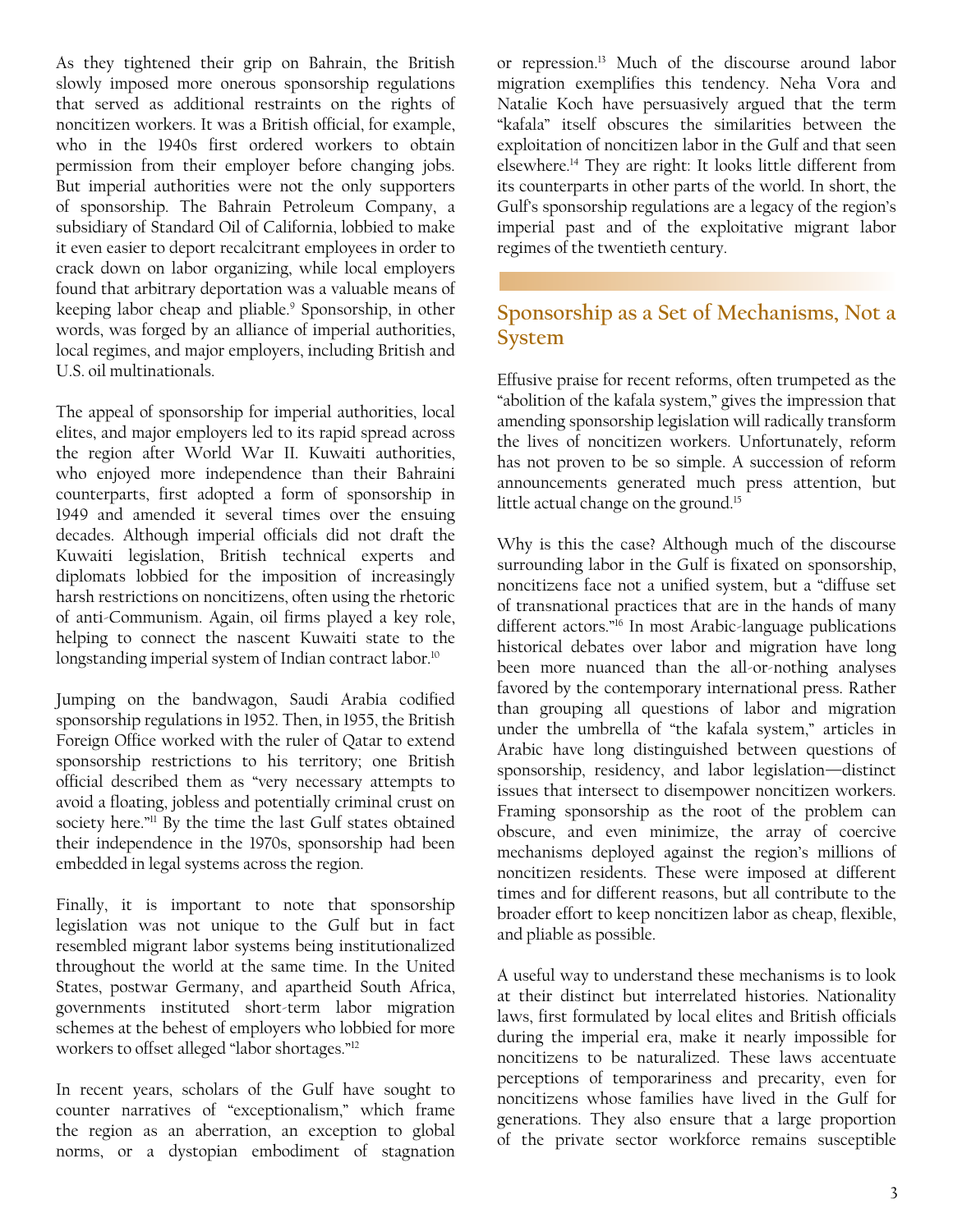<span id="page-3-0"></span>to deportation, bereft of formal political rights, and exempted from many of the protections of law.[17](#page-5-0)

Labor legislation across the region has protected employers more than workers ever since the first regulations were drafted in the 1950s under the supervision of British imperial labor experts and racially segregated U.S.- and British-owned oil firms. The difficulty of obtaining residency rights without proof of employment, as well as a ramped-up deportation state held over from the imperial era, subjected workers to the ever-present fear of expulsion, even when they were simply seeking to exercise their legal rights. And even where effective regulations exist, enforcement regimes are spotty and penalties for violators ineffectual.<sup>18</sup>

In short, as a number of advocates on the ground have argued, the end of sponsorship would be only a first step[.19](#page-5-0) Real reform will require more than just changing sponsorship, and it will need to be accompanied by tangible enforcement with real penalties for violators

#### **The Fundamental Divide: Class, Not Nationality**

Much work on the Gulf is premised on the assumption of a sharp dichotomy between citizens and noncitizens. This is understandable; in much of the region, citizenship often seems to determine everything, from where people live and work to what they wear. Access to cheap noncitizen labor, and to the lower-cost services that that labor provides, is often described as another form of "rent" for citizens.<sup>20</sup> And, indeed, many businesses, large and small, are kept afloat by a deliberately low-wage structure, while many Gulf residents enjoy the luxury of hiring domestic workers and paying them rock-bottom salaries.<sup>21</sup>

But accounts that overemphasize the dividing line of citizenship threaten to obscure two critical points. First, citizens derive wildly unequal benefits from underpaid noncitizen labor. The main beneficiaries are the biggest merchants, landlords, and construction magnates, along with the multinational corporations they work with—many of which are not based in the Gulf at all. Second, the systematic cheapening of noncitizen labor undermines efforts to diversify Gulf economies, bring citizens into the private sector, and combat youth unemployment. Workers in the Gulf, both citizen and noncitizen, thus have a shared interest in improving conditions. The question of who benefits from the exploitation of noncitizen labor is determined not just by nationality, but—perhaps even more fundamentally—by class[.22](#page-5-0)

Evidence of this shared interest saturates the historical record. A useful example is Kuwait, where a relatively free press and a vocal opposition movement spearheaded a heated debate over workers' rights, labor law, residency, and migration. During the 1960s and 70s, a remarkably broad coalition of reformers, citizen and noncitizen alike, began pushing back against the increasingly coercive regime of migration and labor control that was first institutionalized in the 1950s. Some of the strongest support came from trade unions, whose leaders determined that their movement would be strongest if it could unite a multinational working class. They battled for the right of noncitizens to be protected by labor laws and to join the labor movement as equal members. Reformers also pushed for a permanent residency visa without a sponsorship requirement, in recognition of the fact that many noncitizen residents of Kuwait had come to see it as their home.<sup>23</sup>

Feminists too argued for more inclusive nationality laws, so that the children of Kuwaiti women married to noncitizen men would not be left stateless. This reformist discourse benefited from the peculiar economic conditions of the oil boom in the mid-1970s, which triggered a regional labor shortage. In the end, technocrats from various international organizations, and even from within the Kuwaiti state itself, argued that improving wages and working conditions would help attract more workers to the Gulf.<sup>24</sup>

But just as other countries around the world began to wind down their guest worker programs, the Kuwaiti state, along with its neighbors, doubled down on temporary labor and repressed reformists and labor activists.<sup>25</sup> In the 1970s, newspapers began printing a slew of alarmist articles about the supposed demographic and cultural dangers posed by Asian workers, helping to accelerate the racialization of noncitizens. Gulf states received support from major employers and labor contractors, who led a well-connected lobbying campaign designed to keep noncitizen workers in a position of permanent precarity.

The oil boom solidified the alliance between the state and major employers, with the former even acting as a centralized labor broker itself. Tensions occasionally surfaced in the ensuing decades. The 1991 Gulf War brought unprecedented international attention to the plight of noncitizen residents, just as the Kuwaiti state came to care more than ever about its reputation abroad.[26](#page-5-0) But the state weathered the crisis by turning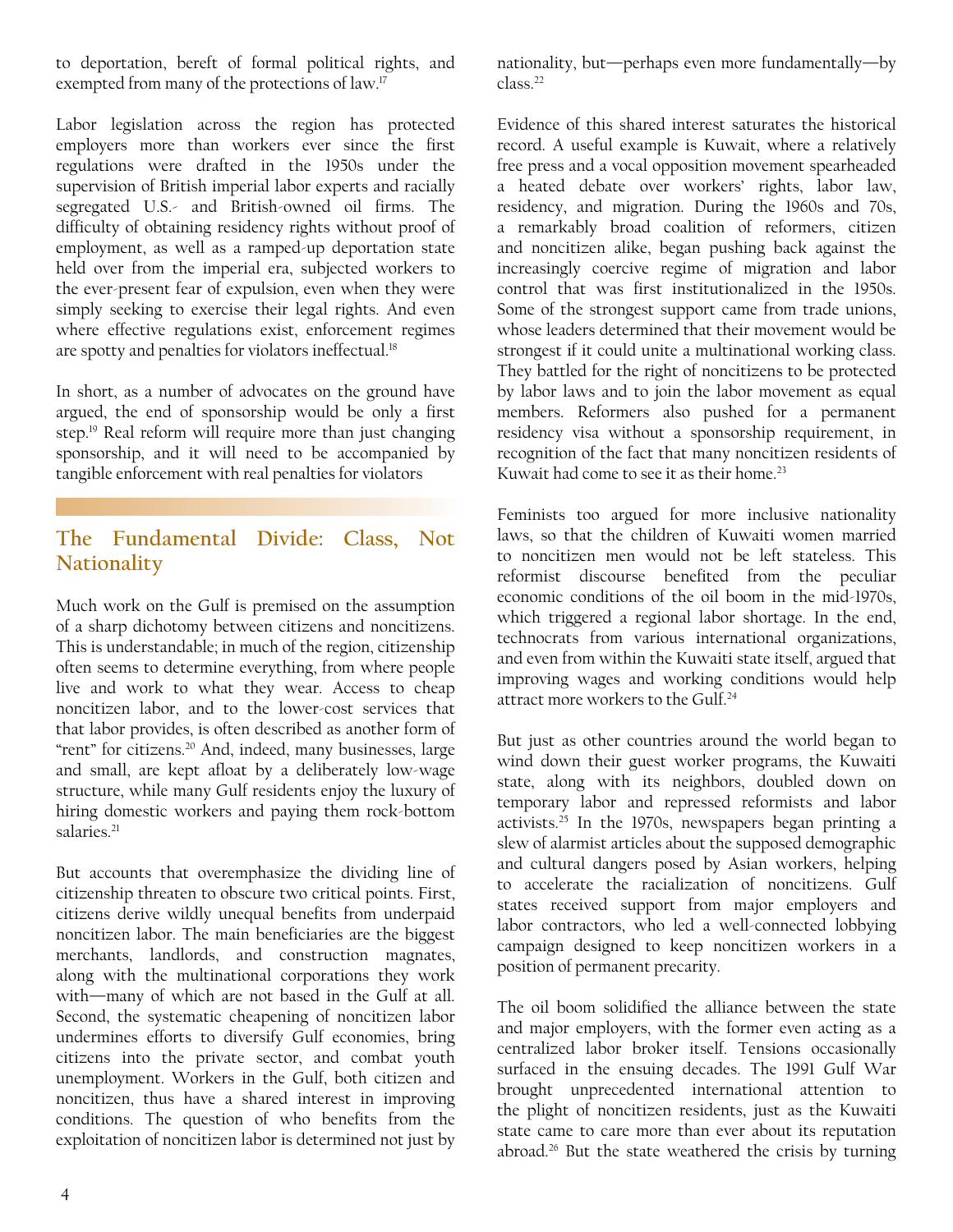<span id="page-4-0"></span>unscrupulous recruiters into scapegoats and waiting out the public relations storm.<sup>27</sup> To the present day, the alliance between Gulf states and major employers has proved strong enough to overcome both domestic pressure and international criticism.

As this narrative makes clear, the issue was and is far more complicated than a simple citizen-noncitizen binary. In the Gulf as elsewhere, divisions of class intersect with other hierarchies, notably those of race. GCC citizens are not the only beneficiaries of labor exploitation. Well-paid noncitizen workers in the Gulf, many of whom are white, also benefit from the low cost of services and of domestic labor. U.S.- or Europe-based transnational corporations or institutions with operations in the Gulf—including FIFA, NYU, Halliburton, and the U.S. military—reap tangible material benefits from low labor prices. An entire transnational recruitment industry, stretching across the Gulf and South Asia, profits from its position as brokers and intermediaries.<sup>[28](#page-6-0)</sup> Finally, many elites in states that send workers abroad siphon off money from remittances[.29](#page-6-0) The biggest beneficiaries of labor exploitation, then, are a constellation of elite individuals and institutions scattered across the globe, with a distinct concentration in Europe and North America. Inequity in the Gulf, in other words, is intimately and historically entangled within a global system of economic inequality and white supremacy.

But even as a broad range of elites profits from exploitation, other GCC citizens have found that the devaluing of noncitizen labor has proven to be detrimental to their own interests. Systemic wage suppression lowers private sector wages for citizens and noncitizens alike, while the relative cheapness of noncitizen labor leads businesses to shun citizen labor and thus contributes to a growing crisis of youth unemployment.[30](#page-6-0) Even some Gulf states themselves have recognized that the deliberate devaluing of noncitizen labor has generated economically damaging secondand third-order effects. Saudi Arabia, for example, has explicitly sought to reduce the differential cost of employment between citizens and noncitizens as part of its effort to encourage private sector growth and reduce its citizen unemployment rate[.31](#page-6-0) In short, GCC citizens who live primarily off the products of their labor have a vested interest in improving the wages and working conditions of all of their fellow workers, regardless of their nationality.

The sponsorship of noncitizen workers in the Gulf dates to the imperial period and spread at a time when similar guest worker programs existed in the U.S., Germany, and elsewhere. If the condition of noncitizen labor rights appears to be unusually bleak in the Persian Gulf today, it is because increasingly powerful Gulf states have been able to suppress movements that challenged coercive regimes of migration and labor control—and because the deepening racialization of noncitizens has driven an everwider wedge between potential allies.<sup>32</sup> The narrow focus on ending worker sponsorship obscures the transnational alliances behind labor exploitation and minimizes the extent to which many GCC citizens would benefit from a reevaluation of noncitizen rights. Glowing press coverage of governmental statements reflects yet another example of historical amnesia.

There is one final point that needs to be made. Reforms to the labor system in the Gulf have never been driven from the top down. Today, as in the past, calls for reform continue to emanate from outside the state. Noncitizens have repeatedly proven to be their own best advocates: Noncitizen workers conducted a series of strikes in the early 2000s, some of which included tens of thousands of participants[.33](#page-6-0) Mutual aid societies, often led by noncitizens and linked to international trade unions, have emerged to pool resources, raise awareness, and build solidarities. $34$  These organizers have found allies elsewhere. New Gulf-based rights organizations like MigrantRights.org, the Kuwait Social Work Society, and the Kuwait Society for Human Rights have begun to provide in-depth coverage of noncitizen labor issues. Some Gulf labor unions have voiced support for reforms, though they have largely abandoned the radical proposals for reform they championed in the 1970s, and it is not clear whether they will lend material aid to the reform effort.<sup>35</sup> Allies today are more likely to be drawn from new quarters: unemployed graduates, disillusioned young people, and political radicals dissatisfied with a corrupt and unsustainable status quo. While the Gulf faces a rising tide of xenophobia and racism, it also continues to host a remarkable array of popular movements and courageous dissidents. If real reform does come, workers will not have the state to thank for it.

#### **Endnotes**

**<sup>1</sup>** [David Conn, "Qatar to Abolish 'Kafala' Labour Next](https://www.theguardian.com/sport/2019/oct/16/qatar-abolish-kafala-january-world-cup-2022)  [January before 2022 World Cup,"](https://www.theguardian.com/sport/2019/oct/16/qatar-abolish-kafala-january-world-cup-2022) *The Guardian*, October 16, [2019;](https://www.theguardian.com/sport/2019/oct/16/qatar-abolish-kafala-january-world-cup-2022) and [International Labour Organization, "Landmark](https://www.ilo.org/global/about-the-ilo/newsroom/news/WCMS_724052/lang--en/index.htm)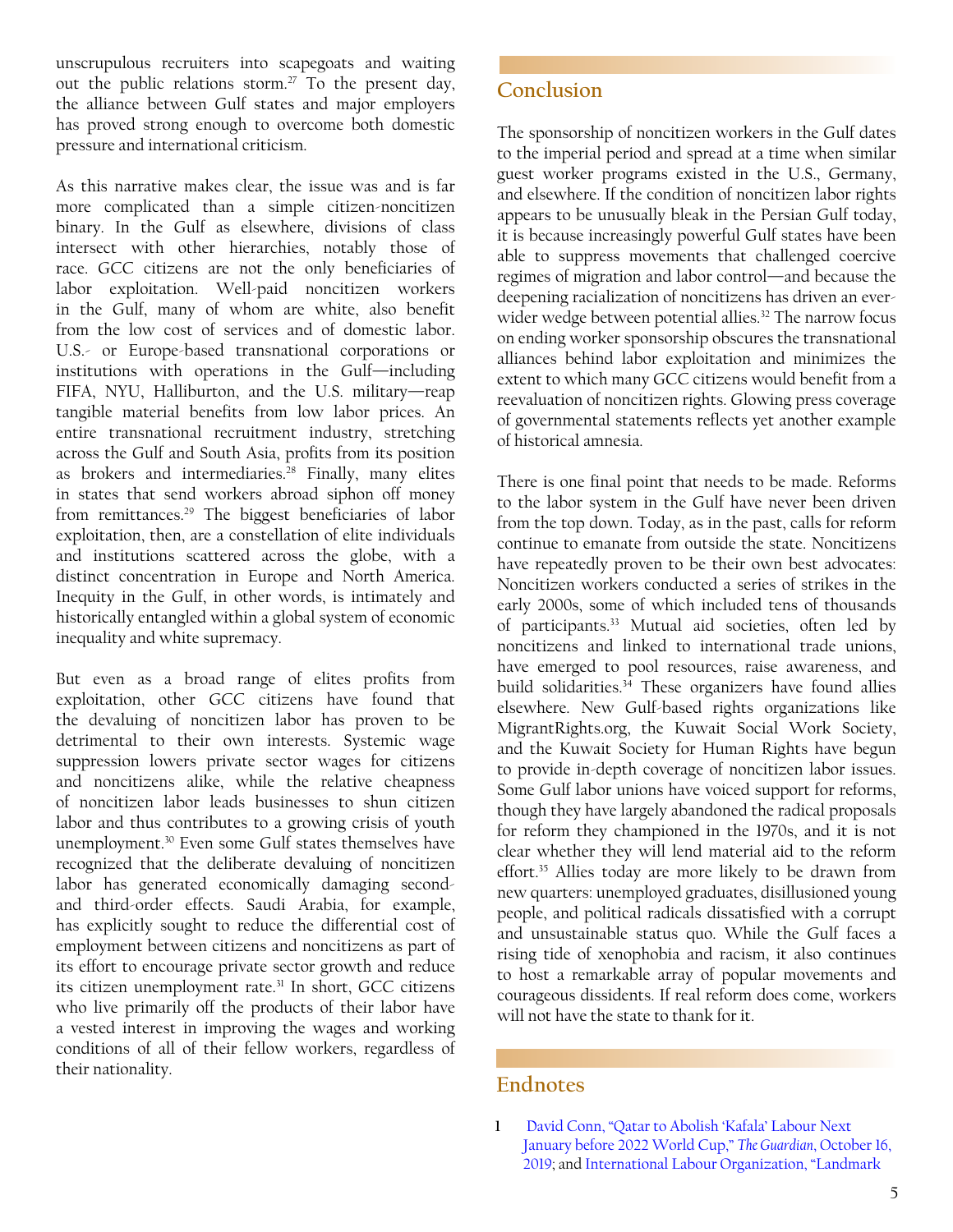[Labour Reforms Signal End of Kafala System in Qatar," Press release, October 16, 2019](https://www.ilo.org/global/about-the-ilo/newsroom/news/WCMS_724052/lang--en/index.htm).

- <span id="page-5-0"></span>**[2](#page-0-0)** ["Reform the Kafala System," Migrant-Rights.org](https://www.migrant-rights.org/campaign/end-the-kafala-system/).
- **[3](#page-0-0)** Human Rights Watch, *[Exported and Exposed: Abuses against Sri Lankan Domestic Workers in Saudi Arabia, Kuwait, Lebanon, and the United](https://www.hrw.org/reports/2007/srilanka1107/srilanka1107web.pdf)  Arab Emirates*[, vol. 19, no. 16\(C\) \(November 13, 2007\);](https://www.hrw.org/reports/2007/srilanka1107/srilanka1107web.pdf) [Glenn Carrick and David Batty, "In Abu Dhabi, They Call It Happiness](https://www.theguardian.com/world/2013/dec/22/abu-dhabi-happiness-island-misery)  [Island. But for the Migrant Workers, It Is a Place of Misery,"](https://www.theguardian.com/world/2013/dec/22/abu-dhabi-happiness-island-misery) *The Guardian*, December 21, 2013; and [Vivian Yee, "Virus Forces](https://www.nytimes.com/2020/05/09/world/middleeast/virus-forces-persian-gulf-states-to-reckon-with-migrant-labor.html)  [Persian Gulf States to Reckon with Migrant Labor,"](https://www.nytimes.com/2020/05/09/world/middleeast/virus-forces-persian-gulf-states-to-reckon-with-migrant-labor.html) *The New York Times*, October 26, 2020.
- **[4](#page-0-0)** [International Labour Organization, "Changes in the Labour Market in Qatar: Dismantling the Kafala System and Introducing](https://www.ilo.org/beirut/projects/qatar-office/WCMS_754391/lang--en/index.htm)  [a Minimum Wage Mark New Era for Qatar Labour Market," August 30, 2020;](https://www.ilo.org/beirut/projects/qatar-office/WCMS_754391/lang--en/index.htm) [Ellie Aben, "Filipinos Celebrate End of Decades-](https://www.arabnews.com/node/1825371/world)[Old Kafala System in Saudi Arabia,"](https://www.arabnews.com/node/1825371/world) *Arab News*, March 14, 2021; [Rothna Begum, "What Will It Take for Saudi Arabia to Abolish](https://www.hrw.org/news/2020/10/30/what-will-it-take-saudi-arabia-abolish-abusive-sponsorship-system#)  [Abusive Sponsorship System?" Human Rights Watch, October 30, 2020;](https://www.hrw.org/news/2020/10/30/what-will-it-take-saudi-arabia-abolish-abusive-sponsorship-system#) ["Saudi Arabia Announces Labour Reforms for Private-](https://www.migrant-rights.org/2020/11/saudi-arabia-announces-labour-reforms-for-private-sector-workers/)[Sector Workers, But Does Not Abolish the Kafala System," Migrant-Rights.org, November 5, 2020](https://www.migrant-rights.org/2020/11/saudi-arabia-announces-labour-reforms-for-private-sector-workers/); and [Ali Mohamed, "The Flexi](https://www.migrant-rights.org/2021/04/the-flexi-permit-experiment-no-kafala-but-poor-labour-practices-persist/)  [Permit Experiment: No Kafala, but Poor Labour Practices Persist," Migrant-Rights.org, April 12, 2021.](https://www.migrant-rights.org/2021/04/the-flexi-permit-experiment-no-kafala-but-poor-labour-practices-persist/)
- **[5](#page-1-0)** Omar Hesham AlShehabi, "Policing Labour in Empire: The Modern Origins of the Kafala Sponsorship System in the Gulf Arab States," *British Journal of Middle Eastern Studies* 48 (February 2019): 1-20. See also Omar AlShehabi, "Histories of Migration to the Gulf," in *Transit States: Labour, Migration and Citizenship in the Gulf*, ed. Abdulhadi Khalaf, Omar AlShehabi, and Adam Hanieh (London: Pluto Press, 2014).
- **[6](#page-1-0)** AlShehabi, "Policing Labour in Empire," 7; and Alex Boodrookas, "The Making of a Migrant Working Class: Contesting Citizenship in Kuwait and the Persian Gulf, 1925–1975" (Ph.D. dissertation, New York University, 2020), chapter 1.
- **[7](#page-1-0)** John Torpey, "The Great War and the Birth of the Modern Passport System," in *Documenting Individual Identity: The Development of State Practices in the Modern World*, ed. Jane Caplan and John Torpey (Princeton, NJ: Princeton University Press, 2001), 256–70.
- **[8](#page-1-0)** [International Labour Organization, "Dismantling the Kafala System and Introducing a Minimum Wage Mark New Era for Qatar](https://www.ilo.org/beirut/projects/qatar-office/WCMS_754391/lang--en/index.htm)  [Labour Market," August 30, 2020.](https://www.ilo.org/beirut/projects/qatar-office/WCMS_754391/lang--en/index.htm)
- **[9](#page-2-0)** Boodrookas, "The Making of a Migrant Working Class," chapters 1 and 5.
- **[10](#page-2-0)** Ibid., chapter 1.
- **[11](#page-2-0)** UK National Archives, FO 371/149104, Criminal Case No. 145/60, H.B.M.'s Court for Qatar, Regina v. Abdul Rashid s/o Suleiman, October 9, 1960, signed P. J. Davis.
- **[12](#page-2-0)** [Cindy Hahamovitch, "Creating Perfect Immigrants: Guestworkers of the World in Historical Perspective,"](https://library.fes.de/libalt/journals/swetsfulltext/16137594.pdf) *Labor History* 44, no. [1 \(February 2003\): 69–94;](https://library.fes.de/libalt/journals/swetsfulltext/16137594.pdf) Kitty Calavita, *Inside the State: The Bracero Program, Immigration, and the I.N.S.* (New York: Routledge, 1992); Deborah Cohen, *Braceros: Migrant Citizens and Transnational Subjects in the Postwar United States and Mexico* (Chapel Hill, NC: University of North Carolina Press, 2011); and Ulrich Herbert, *A History of Foreign Labor in Germany, 1880–1980: Seasonal Workers/Forced Laborers/ Guest Workers*, trans. William Templer (Ann Arbor, MI: University of Michigan Press, 1990).
- **[13](#page-2-0)** Ahmed Kanna, Amélie Le Renard, and Neha Vora, *Beyond Exception: New Interpretations of the Arabian Peninsula* (Ithaca, NY: Cornell University Press, 2020).
- **[14](#page-2-0)** [Neha Vora and Natalie Koch, "Everyday Inclusions: Rethinking Ethnocracy, Kafala, and Belonging in the Arabian Peninsula,"](http://nataliekoch.com/wp-content/uploads/2013/12/Vora_Koch2015web.pdf)  *Studies in Ethnicity and Nationalism* [15, no. 3 \(December 2015\): 540–52.](http://nataliekoch.com/wp-content/uploads/2013/12/Vora_Koch2015web.pdf)
- **[15](#page-2-0)** [Ali Mohamed, "The Flexi Permit Experiment: No Kafala, but Poor Labour Practices Persist," Migrant-Rights.org, April 12, 2021;](https://www.migrant-rights.org/2021/04/the-flexi-permit-experiment-no-kafala-but-poor-labour-practices-persist/) and [Vani Saraswathi, "No Rights despite Reforms: On Qatar's Labour Laws,"](https://www.thehindu.com/opinion/op-ed/no-rights-despite-reforms/article34134834.ece?utm_source=op-ed&utm_medium=sticky_footer) *The Hindu*, March 23, 2021.
- **[16](#page-2-0)** [Vora and Koch, "Everyday Inclusions," 4](http://nataliekoch.com/wp-content/uploads/2013/12/Vora_Koch2015web.pdf).
- **[17](#page-3-0)** Boodrookas, "The Making of a Migrant Working Class," chapter 1. For the UAE, see Nora Lori, *Offshore Citizens: Permanent Temporary Status in the Gulf* (Cambridge: Cambridge University Press, 2019).
- **[18](#page-3-0)** Ibid., chapter 7; and Robert Vitalis, *America's Kingdom: Mythmaking on the Saudi Oil Frontier* (Stanford, CA: Stanford University Press, 2007).
- **[19](#page-3-0)** Migrant-Rights.org has strong coverage of enforcement issues in the contemporary era. For more of their coverage, see ["Reform](https://www.migrant-rights.org/campaign/end-the-kafala-system/)  [the Kafala System.".](https://www.migrant-rights.org/campaign/end-the-kafala-system/)
- **[20](#page-3-0)** Aya Batrawy, "Despite Wealth Gap, Ordinary Emiratis Ride UAE Gravy Train," *Times of Israel*, November 4, 2014.
- **[21](#page-3-0)** Mohammed Dito, "Kafala: Foundation of Migrant Exclusion in GCC Labour Markets," in *Transit States*, ed. Khalaf, AlShehabi, and Hanieh.
- **[22](#page-3-0)** For examples of research that engages the intersection of class and nationality, see Adam Hanieh, "Overcoming Methodological Nationalism: Spatial Perspectives on Migration to the Gulf Arab States," in *Transit States*, ed. Khalaf, AlShehabi, and Hanieh; and [Faisal Hamadah, "COVID and Kafala," MR Online, August 17, 2020.](https://mronline.org/2020/08/17/covid-and-kafala/)
- **[23](#page-3-0)** Boodrookas, "The Making of a Migrant Working Class," chapters 8 and 9.
- **[24](#page-3-0)** Examples of many such articles can be found in the newspaper files at the Kuwait University Gulf Studies Center, particularly file 3/zay/400, and the ILO archives in Geneva, particularly file TF 271-2-A-1-1.
- **[25](#page-3-0)** An excellent first-person account of this process is Ahmed Al-Khatib, *Al-Kuwait Min al-Dawla ila al-Imara* [Kuwait From State to Emirate] (Beirut: Al Markaz al-Thakafy al-'Araby, 2009).
- **[26](#page-3-0)** See, for example, [Germaine Greer, "Our Allies, the Slave Holders,"](https://www.nytimes.com/1990/11/14/opinion/our-allies-the-slave-holders.html) *The New York Times*, November 14, 1990; and [Chris Hedges,](https://www.nytimes.com/1992/01/03/world/kuwait-city-journal-foreign-women-lured-into-bondage-in-kuwait.html)  ["Kuwait City Journal; Foreign Women Lured into Bondage in Kuwait,"](https://www.nytimes.com/1992/01/03/world/kuwait-city-journal-foreign-women-lured-into-bondage-in-kuwait.html) *The New York Times*, January 3, 1992.
- **[27](#page-4-0)** Articles on this debate can be found in the newspaper archive at the Center for Gulf and Arabian Peninsula Studies at Kuwait University, particularly in file 10/mim.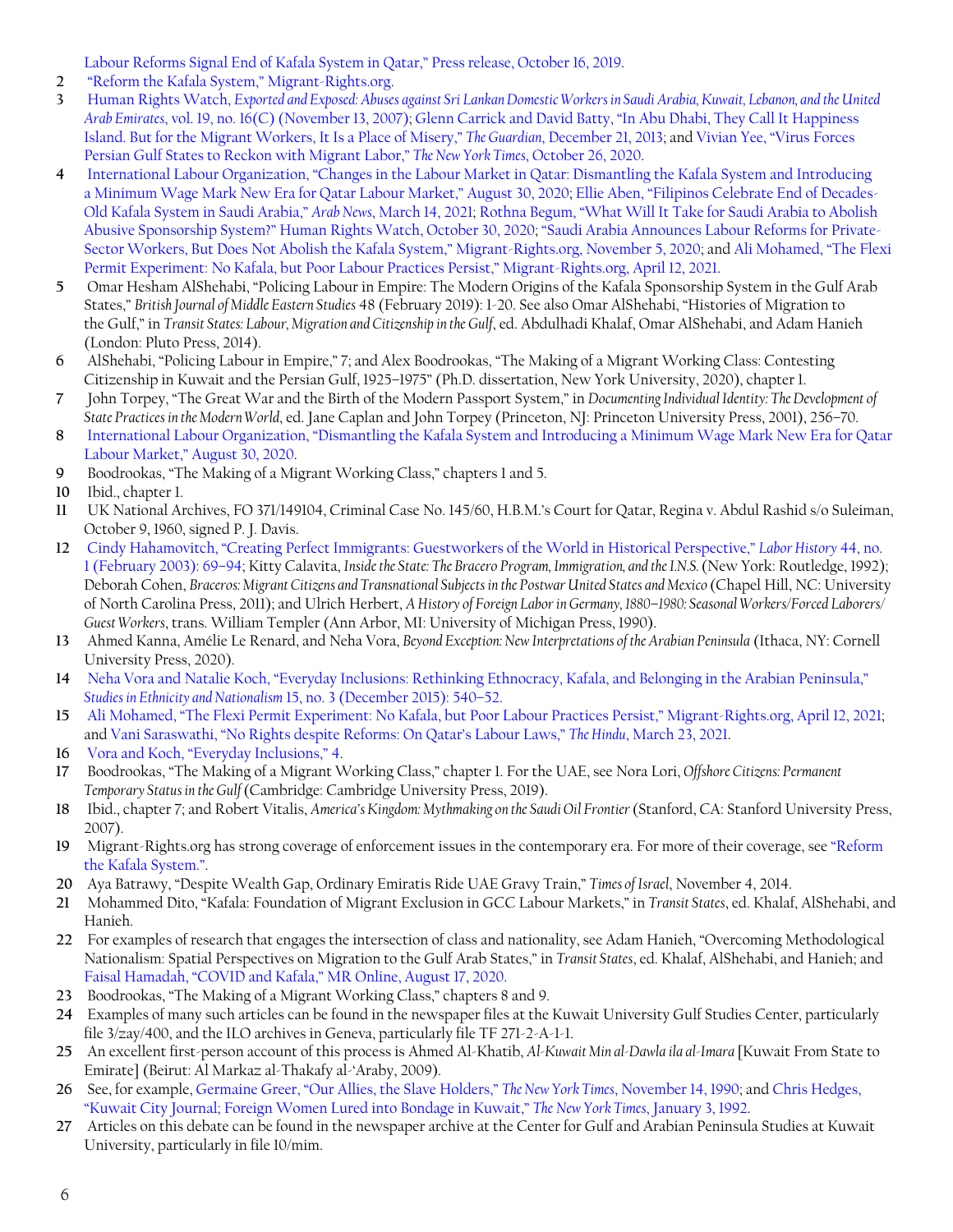- <span id="page-6-0"></span> See [Anjali Kamat, "The Men in the Middle,"](https://www.dissentmagazine.org/article/men-in-the-middle-gulf-states-kafala-migrant-workers) *Dissent*, Spring 2015; and [Darryl Li, "Offshoring the Army: Migrant Workers and the](https://anthropology.uchicago.edu/sites/anthropology.uchicago.edu/files/uploads/offshoring%20the%20army%20final.pdf)  U.S. Military," *UCLA Law Review* [124 \(2015\): 124–74.](https://anthropology.uchicago.edu/sites/anthropology.uchicago.edu/files/uploads/offshoring%20the%20army%20final.pdf)
- Robyn Magalit Rodriguez, *Migrants for Export: How the Philippine State Brokers Labor to the World* (Minneapolis: University of Minnesota Press, 2011).
- Hanieh, "Overcoming Methodological Nationalism."
- Adam Hanieh, *Money, Markets, and Monarchies: The Gulf Cooperation Council and the Political Economy of the Contemporary Middle East* (Cambridge: Cambridge University Press, 2018), 224.
- [Neha Vora, Amélie Le Renard, "Who Is 'Indian' in the Gulf? Race, Labor and Citizenship," Middle East Report Online, June 16,](https://merip.org/2021/06/who-is-indian-in-the-gulf-race-labor-and-citizenship/)  .
- [Ahmed Kanna, "A Politics of Non-recognition? Biopolitics of Arab Gulf Worker Protests in the Year of Uprisings,"](http://www.interfacejournal.net/wordpress/wp-content/uploads/2012/05/Interface-4-1-Kanna.pdf) *Interface* 4, no. [1 \(May 2012\): 146–64](http://www.interfacejournal.net/wordpress/wp-content/uploads/2012/05/Interface-4-1-Kanna.pdf).
- See, for example, ["Sandigan Kuwait: From Survivors to Defenders," Migrant-Rights.org, July 23, 2018](https://www.migrant-rights.org/2018/07/sandigan-kuwait-from-survivors-to-defenders/). A list of Gulf-based aid and rights organizations can be found at [https://www.migrant-rights.org/resources/.](https://www.migrant-rights.org/resources/)
- ["'The Kafala Is a System of Slavery': An interview with the Kuwait Trade Union Federation," MigrantiRights.org, August 2, 2014](https://www.migrant-rights.org/2014/08/the-kafala-is-a-system-of-slavery-an-interview-with-the-kuwait-trade-union-federation/), and ["Migrant Workers and Labor Unions in the Gulf: An Interview with Karim Radhi,"](https://www.jadaliyya.com/Details/30862) *Jadaliyya Reports*, June 23, 2014.